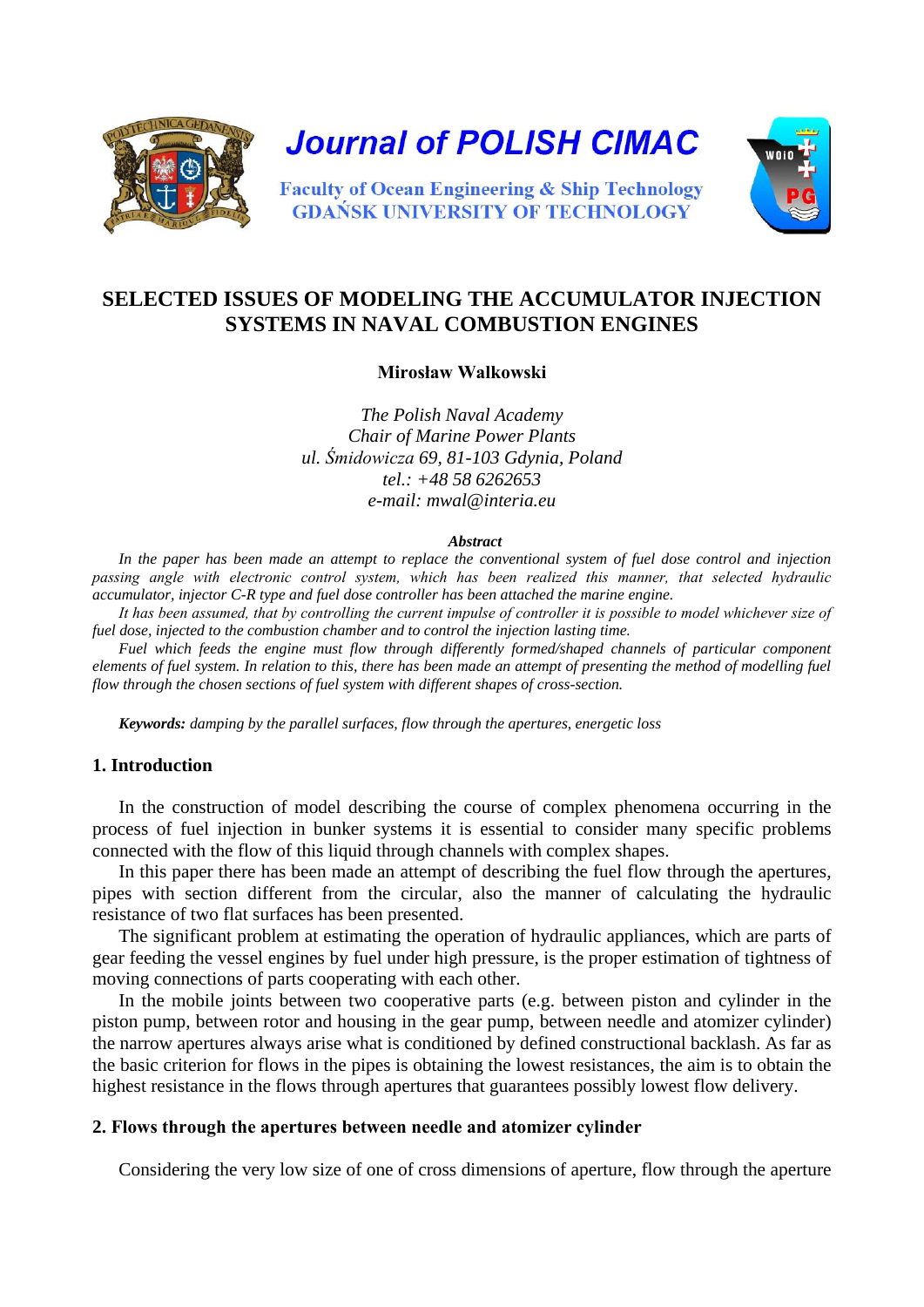is usually a laminar motion [1,2,3]. It was experimentally affirmed that Reynolds' critical ordinal for apertures (related to the minimal size of aperture), when the transition from laminar flow to turbulent flow occurs, ranges

$$
Re = \frac{V_{\text{dir}} \cdot S}{V} \approx 600 \div 1000,
$$

where:

 $v_{\text{sr}}$  – mean velocity in the aperture,

s – minimal size of aperture,

ν – kinematic viscosity coefficient.

### **2.1. Frictional flow in the flat aperture at zero pressure gradient**

Let us take under consideration the flow in aperture between two parallel flat plates with infinite span and one of them moves to other that is immobile at constant velocity  $\mathbf{v}_0$  on the thin layer of liquid with thickness **s** (Fig.2.1.).



*Fig.1. Flow in the flat aperture caused by the motion of upperplate*

Pressure in the inlet section of such formed aperture is the same as in the outlet section (*dp/dx*   $= 0$ ). Because of adhesion forces, the elements of liquid directly adjoining to plates remain in the release condition toward them. Whereas the indirect thin layers of liquid will translocate to each other, velocity gradient will be different from zero  $\left(\frac{dv}{dy} \neq 0\right)$  in normal direction to the pan motion. Assumption of infinite span of plates allows considering the flow in aperture as a flat flow. On the assumption that temperature in the layer of liquid is constant also its viscosity has not changed.

The infinitesimal element of prism form with section  $dx \, dy$  and unit spam  $dz = 1$  is taken under consideration in this layer of liquid. From the condition of force equilibrium on the direction of axis *x* we obtain:

$$
p \cdot dy \cdot 1 - p \cdot dy \cdot 1 + (\tau + d\tau) \cdot dx \cdot 1 - \tau \cdot dx \cdot 1 = 0,
$$

and further  $d\tau = 0 \rightarrow \tau = C$  where *C* means constant.

Distribution of shear stress in considered flow in the aperture is homogenous.

Introducing Newton's formula of the dependence of shear stress on velocity gradient in normal direction we obtain

$$
\tau = \mu \cdot \frac{dv}{dy} = C
$$
, and after merger  $v = \frac{C}{\mu} \cdot y = C_1$ ,

Constant *C* i  $C<sub>1</sub>$  are defined on the basis of marginal conditions. For the approved system connected with the immobile plate is

for 
$$
y=0 \rightarrow v=0
$$
  $y=s \rightarrow v=v_0$  so  $C_1=0$  and  $C=\mu \frac{v_0}{s}$ 

Substituting defined values to (2.1) we obtain the relation on velocity distribution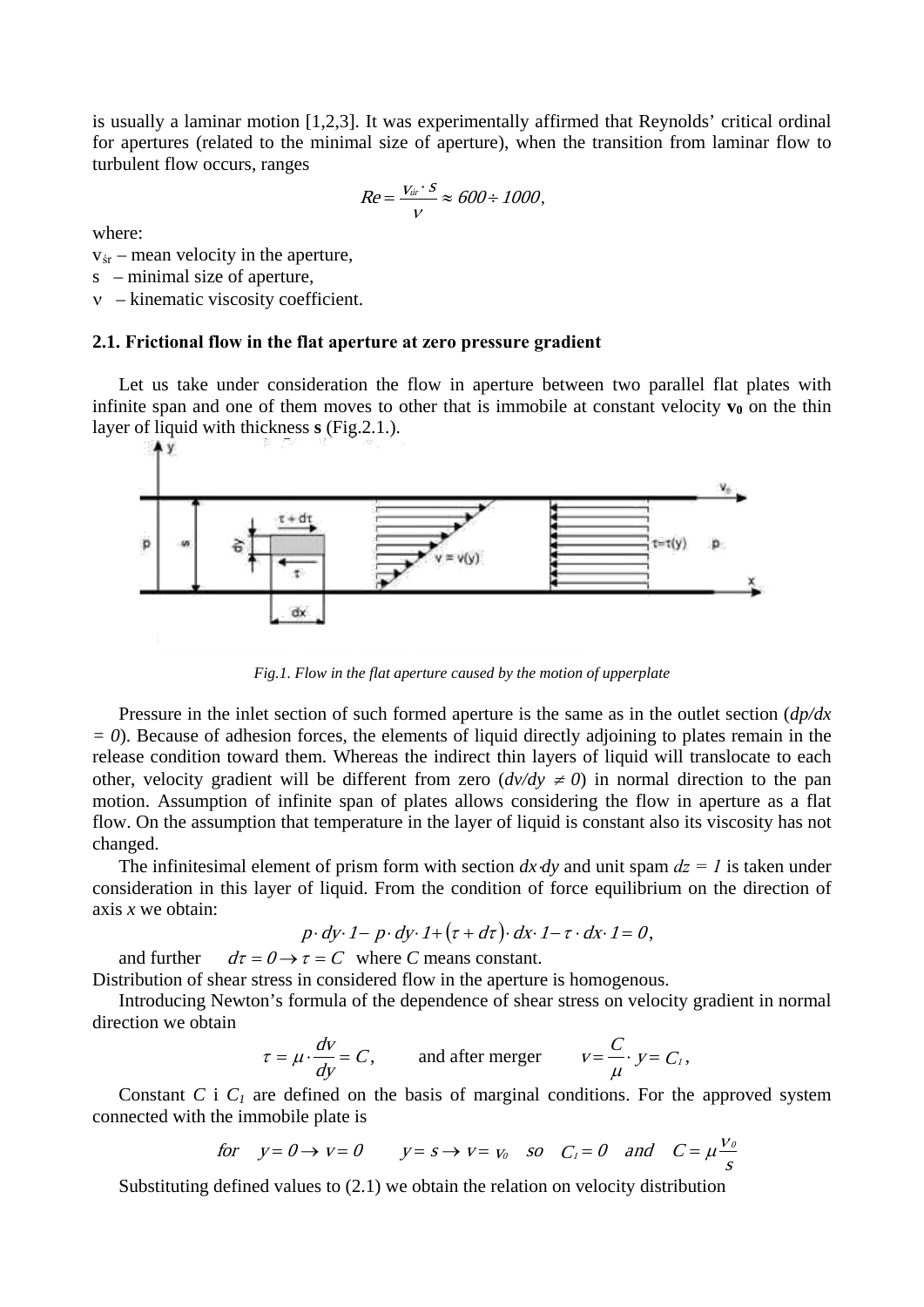$v = v_0 \cdot \frac{y}{s}$ , so the velocity distribution in the aperture is linear distribution. Flow delivery

through the section F=s⋅b is equal to  $Q = \int_{0}^{s} v \cdot b \cdot dy = \frac{V_0}{2} \cdot s \cdot b$ 

It is obvious that mean flow velocity in the aperture  $V_{\text{vir}} = \frac{V_0}{2}$ 

Previously introduced relations allow calculating the speed of shaft rotating at constant angular velocity around the axle which overlaps with the pan axle at presence of very small aperture in comparison to diameter of (Fig. 2.2)  $s/D \ll 1$ , where:  $D$  – diameter of shaft;  $s$  – size of radial aperture.

> At low relative aperture, the curvature of layer of liquid could be omitted and treated as flow in the flat aperture with linear distribution of velocity and homogenous distribution of shear stress. Defining the shaft length as *l*, moment of friction would be

$$
M = \tau \cdot \pi \cdot D \cdot l \cdot \frac{D}{2} = \mu \cdot \frac{v_0}{s} \cdot \pi \cdot l \cdot \frac{D^2}{2},
$$

where:  $v_0 = \omega \cdot D/2$  – speed of shaft, so:

*Fig. 2.2. Laminar flow in the ring aperture caused by the speed of shaft*

 $v = v(s)$ 

It should be emphasized that the laminar flow in aperture  $\cup$ tween

 $M = \mu \cdot \omega \cdot \pi \cdot l \cdot \frac{D^3}{l},$ 

4

 $Re \leq 30 \cdot \sqrt{\frac{D}{s}}$ .

the shaft and co-axial pan occurs for the Reynolds' critical ordinals

## **2.2. Flow in the flat aperture under the influence of pressure differences**

The second flat flow in the aperture, which has broad practical application, is the flow between parallel immobile plates under the influence of pressure difference. Such flows occur in the flat and cylindrical distributor, in the piston pump and hydraulic engines in piston–cylindrical opening and in the valves and other hydraulic sets. Considering very small nominal dimensions of apertures, flow velocities in the apertures have not reached such high values, to cause the turbulent flow in them. In principle, they will be the laminar flows.

The laminar stationary liquid flow in the flat aperture between two parallel plates is considered, omitting the phenomena, which occur on the edges of aperture and thermal processes.

Receiving reference standard (axis *x* agrees with the flow direction and places/situates in the longitudinal centre of aperture, axis *y* in perpendicular direction to the walls of aperture) was isolated the elementary prism with  $2y \times l \times l$  dimensions (Fig. 2.3) [1.2].



*Fig. 2.3. Scheme of flow in the flat aperture caused by the pressure difference*

From the condition of force equilibrium influencing on this elementary prism we obtain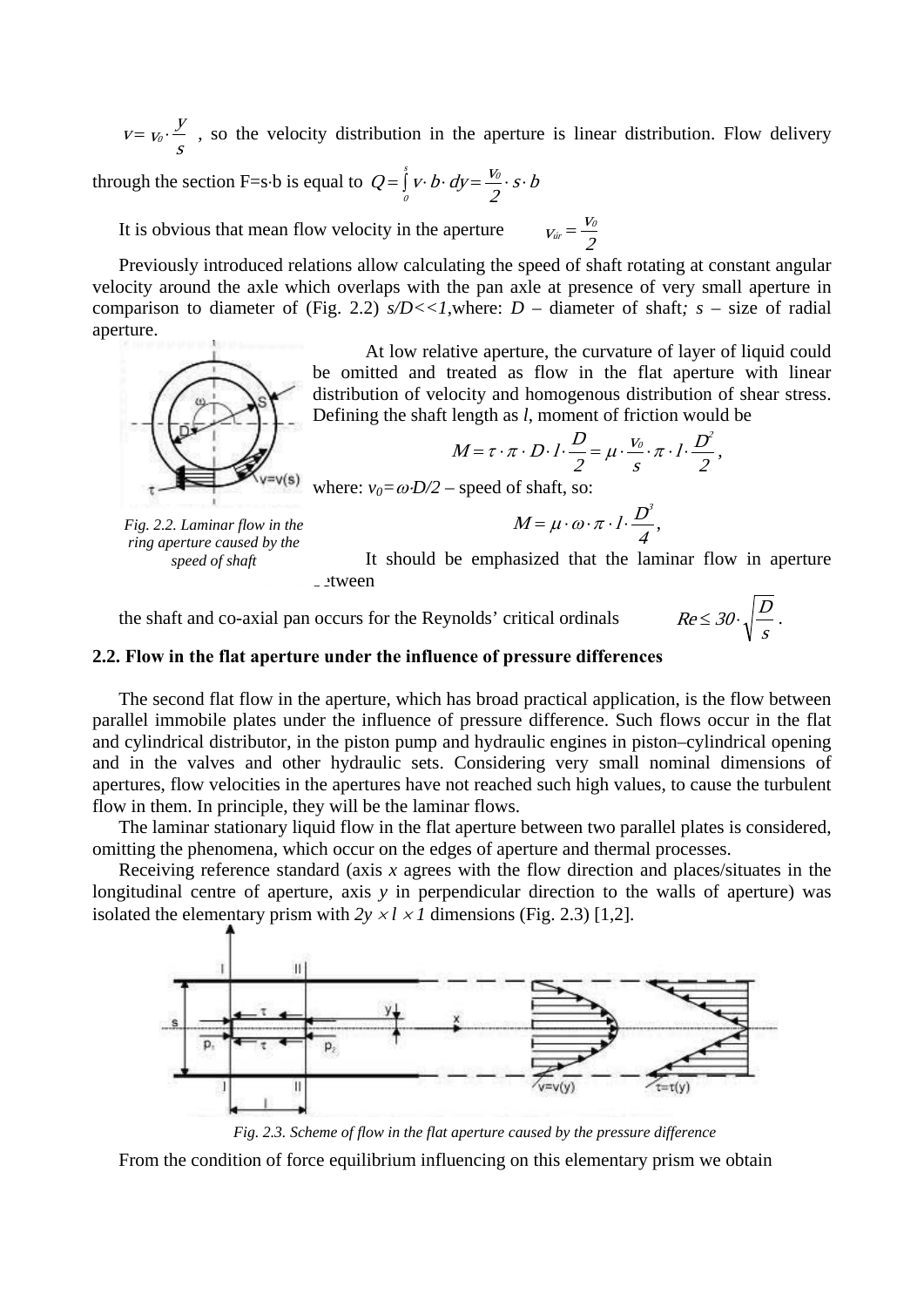$$
p_i \cdot 2 \cdot y \cdot 1 - p_2 \cdot 2 \cdot y \cdot 1 - 2 \cdot \tau \cdot 1 \cdot 1 = 0
$$

where:

 $p_1$  and  $p_2$  – pressure in sections I – I and II – II,

 $\tau$  – shear stress on the lower and upper wall (considering flat flow the stress on the side walls gives resultant equal to zero).

$$
\tau = -\mu \cdot \frac{dv}{dy} \rightarrow \frac{dv}{dy} < 0,
$$

After substitution and reduction we obtain

$$
(p_i-p_2)\cdot y=-\mu\cdot\frac{dv}{dy}\cdot I,
$$

defining

$$
\frac{p_1-p_2}{l}=\frac{\Delta p}{l}\,,\quad dv=-\frac{\Delta p}{2\cdot\mu\cdot l}\cdot y\cdot dy\,,
$$

Integral of this equation  $V$ 

$$
v = -\frac{\Delta p}{2 \cdot \mu \cdot I} \cdot y^2 + C \ ,
$$

From the marginal conditions  $y = \pm \frac{s}{\epsilon}, \qquad v = 0,$ 

was determined constant *C* of above equation

$$
C = \frac{\Delta p}{2 \cdot \mu \cdot l} \cdot \frac{s^2}{4},
$$

The formula for velocity distribution in the aperture will take the final form

$$
v = \frac{\Delta p}{2 \cdot \mu \cdot l} \cdot \left[ \frac{s^2}{4} - y^2 \right],
$$

Velocity distribution in the aperture is parabolic.

Velocity reaches the maximal value in the longitudinal centre of aperture

$$
V_{max} = \frac{\Delta p}{8 \cdot \mu \cdot l} \cdot s^2,
$$

Mean velocity of the aperture

$$
v_{\text{dr}} = \frac{2}{3} \cdot v_{\text{max}} = \frac{\Delta p}{12 \cdot \mu \cdot l} \cdot s^2,
$$

Flow delivery through the aperture with unit breadth

$$
Q = \frac{\Delta p}{12 \cdot \mu \cdot l} \cdot s^3,
$$

and for the aperture with breadth, b>>s

$$
Q = \frac{\Delta p}{12 \cdot \mu \cdot l} \cdot b \cdot s^{3},
$$

Pressure decease at velocity *vśr*

$$
\varDelta p = \frac{12 \cdot \mu \cdot l \cdot Q}{b s^3} = \frac{12 \cdot v \cdot l \cdot \gamma \cdot v_{\text{tr}}}{g \cdot s^2},
$$

Flow loss through the flat aperture amounts to

$$
h_l = \frac{12 \cdot v \cdot l \cdot v_{\text{dr}}}{g \cdot s^2},
$$

or in analogous form to the formula for flow loss in the pipelines

$$
h_l = \lambda \cdot \frac{1}{D_h} \cdot \frac{v_{\text{dir}}^2}{2 \cdot g},
$$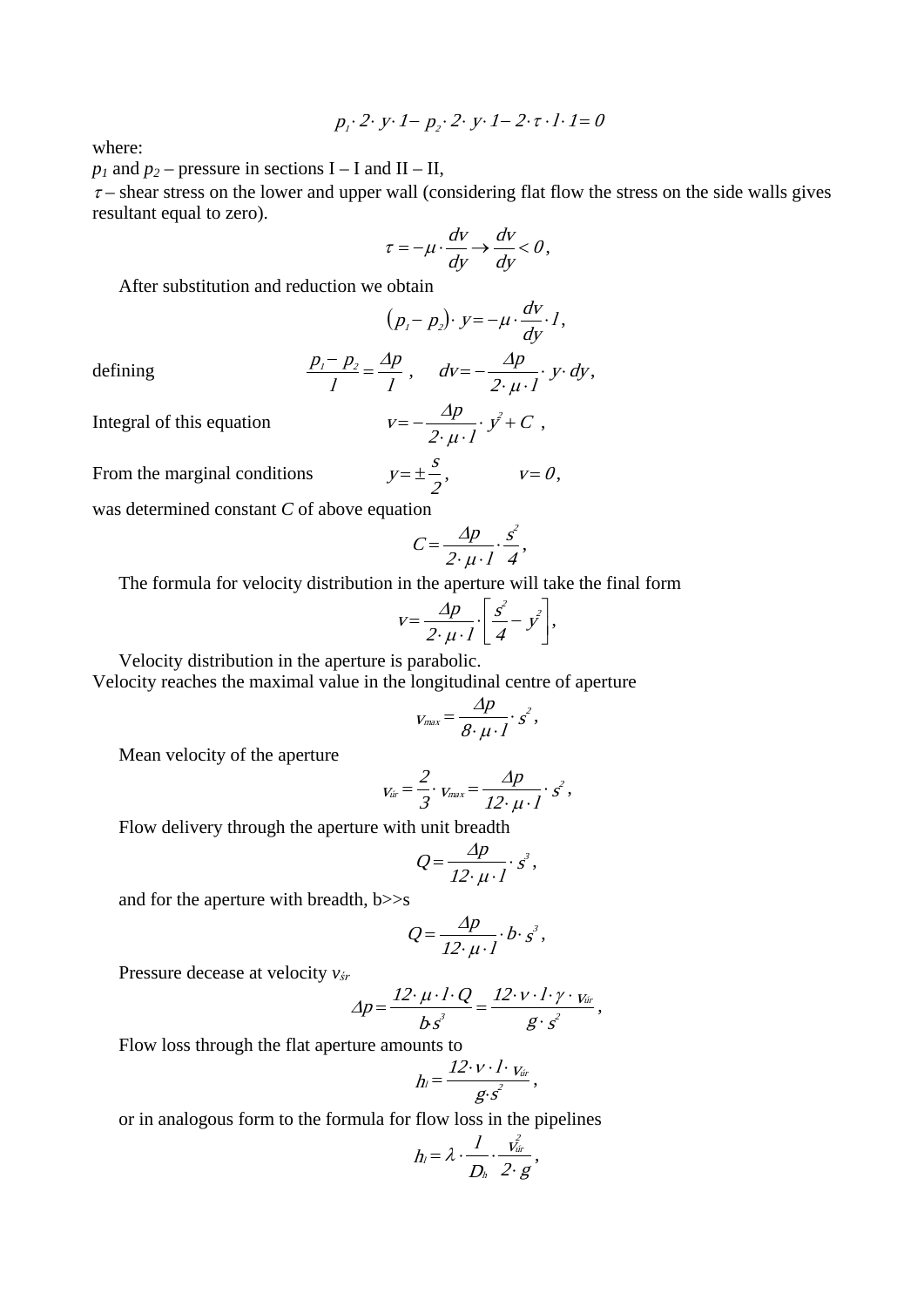where:

 $D_h = 2 \cdot s$  – hydraulic diameter,

λ *= 96/Re* – flow loss coefficient for the aperture*,*

 $Re = (v_{\text{sr}} \cdot D_h)/v$  – Reynolds' critical ordinal.

Power lost at the flow through aperture is equal to work which is necessary to translocate the liquid through aperture at pressure difference equal to pressure loss

$$
N_p = Q \cdot \Delta p = \frac{s^3}{12 \cdot \mu} \cdot \frac{(\Delta p)^2}{I} \cdot b,
$$

Above considerations and introduced formulas are correct on the assumption of constant viscosity in aperture. In reality/as a matter of fact the viscosity of liquid depends on temperature and pressure, which change along the aperture. For practical equations with sufficient accuracy is accepting the mean arithmetical value of kinematic viscosity coefficient

$$
v_{\text{vir}} = \frac{v_1 + v_2}{2},
$$

where:  $v_1$  and  $v_2$  define values of kinematic viscosity coefficient which matches temperature in the inlet/outlet of aperture.

The most common flow in the hydraulic appliances is the flow occurring between two parallel walls, which is caused by the pressure difference at simultaneous parallel translocation of walls.

The examples could be: the flow between rotating toothed–wheel rim and gear casing and the flow between cylinder and atomizer needle at their mutual relative motion in the engine atomizers.

If it is considered the laminar flow between two flat parallel walls and one of them moves with constant velocity *v0* at pressure gradient different from zero *(dp/dx)=(*∆*p/l)*≠*0*, it could be regarded as total of two flows: fractious flow with linear velocity distribution and flow caused by the pressure difference with parabolic velocity distribution.

When wall moves according to the direction of flow presented in Fig 2.4., velocity distribution of flow in the aperture to the co-ordinate system in the longitudinal centre plate is analytically defined by the formula:

$$
v = v(y) = v_0 \cdot \left[ \frac{y}{s} + \frac{1}{2} \right] + \frac{\Delta p \cdot s^2}{8 \cdot \mu \cdot l} \cdot \left[ 1 - \frac{4 y^2}{s^2} \right],
$$



*Fig. 2.4. Velocity distribution in the flat aperture at pressure difference and upper plate moving according to the direction of pressurized flow*

If the wall moves in the opposite direction to the flow caused by the differential pressure, velocity in the cross-section of aperture will be

$$
v = v(y) = -v_0 \cdot \left[ \frac{y}{s} + \frac{1}{2} \right] + \frac{\Delta p \cdot s^2}{8 \cdot \mu \cdot l} \cdot \left[ 1 - \frac{4 \cdot y^2}{s^2} \right],
$$

Velocity distribution in this case presents Fig. 2.5.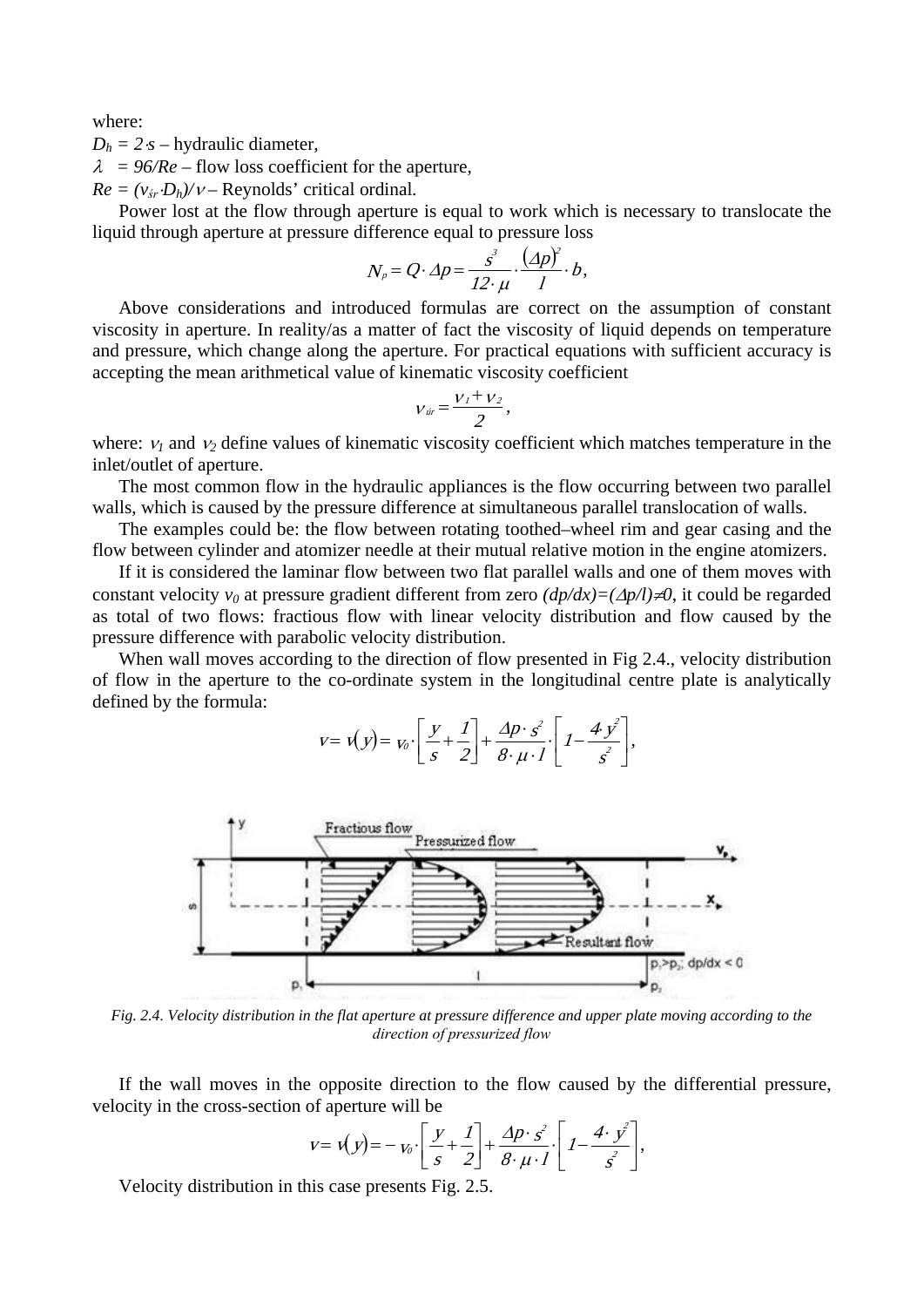Knowing the velocity distribution, the value of mean velocity and the flow delivery is easy to define



*Fig.2,5. Velocity distributionin the total pressurized flow in the aperture at motion of upper plate opposite to the direction of pressurized flow*

$$
v_{\text{tr}} = \frac{\Delta p \cdot s^2}{12 \cdot \mu \cdot l} \pm \frac{v_0}{2},
$$

 $sign$ ,  $+$  " – when plate moves in direction of lower pressure,  $sign, -$  " – when the direction of plate is opposite.

The relation defines flow delivery through the aperture with span b

$$
Q = \left[ \frac{\Delta p \cdot s^3}{12 \cdot \mu \cdot l} \pm \frac{v_0}{2} \cdot s \right] \cdot b,
$$

(sign  $\ldots \neq$ " like at defining mean velocity).

### **2.3. Hydraulic loss in the pipes with section different from circular. Hydraulic radius**

The loss in the rectiaxial pipes with circular cross has been previously considered [1,2,3].

There should be put a question to what degree the presented considerations and formulas could be correct in solving the practical tasks in case of pipes with section different from the circular and pipes with circular section.

At calculating the hydraulic loss, the significant source of energy loss is shear stress appeared on the pipe walls, which was caused by liquid viscosity. Loss caused by the liquid friction will be the higher, the higher is circumference of washed by the liquid in relation to pipe section. At the same delivery and the same section, the flow resistance in the pipe with rectangular section will be higher than flow resistance and it in turn will be higher than the resistance in pipes with circular section. It is because circle has the lowest relation of circumference to section among all plane figures. Pipes with circular sections are the most beneficial taking under friction loss. So it is not difficult to draw to conclusion that measure, which is characteristic of values of loss occurring in pipes with different sections, is the relation of liquid section  $F_s$  to wetted circumference  $l_{zw}$ , i.e. to the circumference where liquid meets with walls.

This relation is called the hydraulic diameter l  $r_h = \frac{F}{\sqrt{2}}$ zw  $s_h = \frac{I's}{I}$ 

Fig. 2.6 presents examples of hydraulic diameters for cases, which are most common in practice.

For the flat apertures, where the width of aperture *a*, is significantly higher in comparison to high *s*, the values of hydraulic radius  $r_h = \frac{s}{s}$  .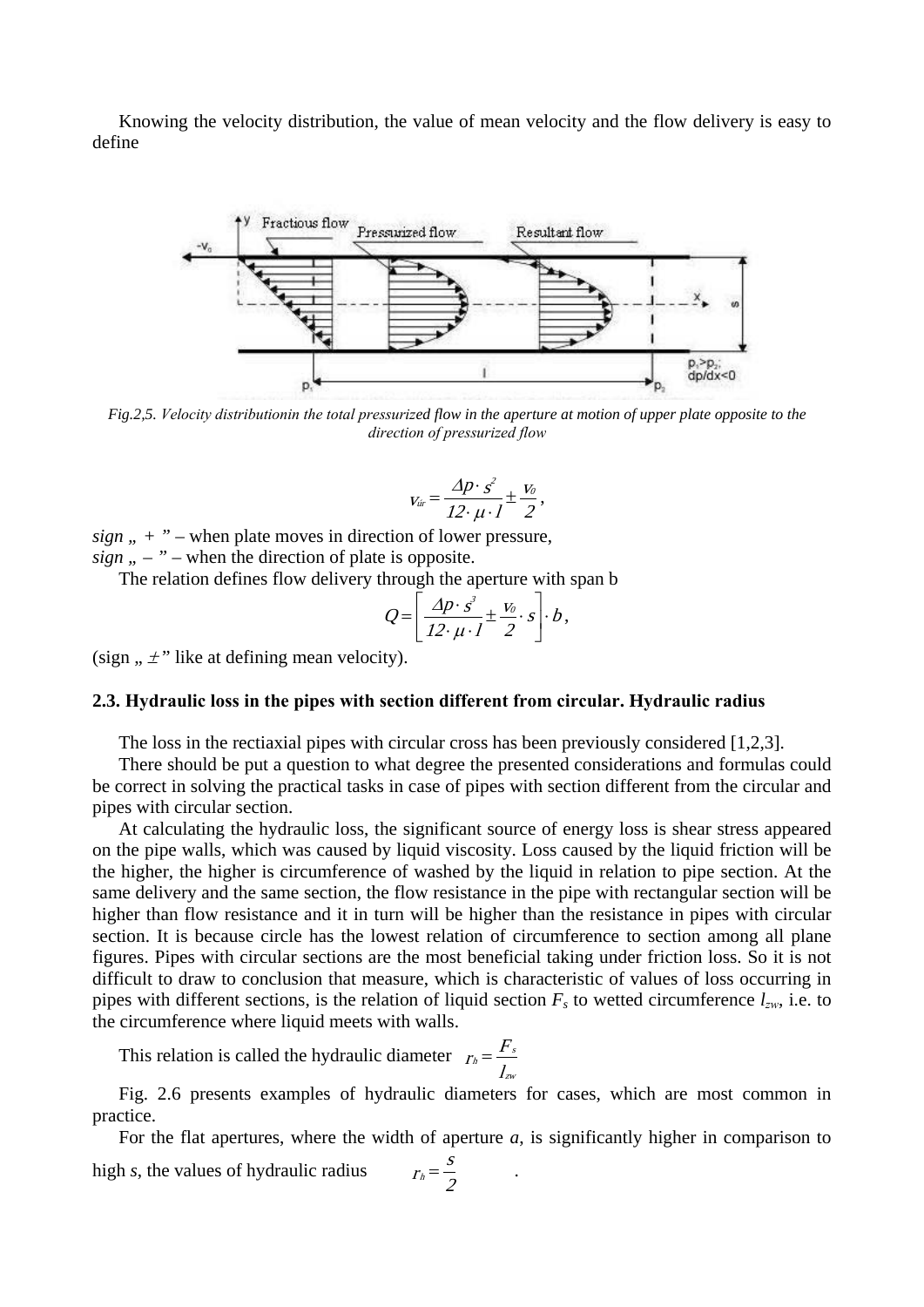Although there can not be the dynamic similarity of flows in the pipes with circular and noncircular-section, still on the basis of experiments it could be assumed that the character of variation of coefficient  $\lambda$  in pipes with different sections will be analogous at the same Reynolds' critical ordinals.

$$
r_h = \frac{\frac{1}{4} \cdot \pi \cdot d^2}{\pi \cdot d} = \frac{d}{4} \qquad r_h = \frac{F_s}{I_{zw}} \qquad r_h = \frac{a^2}{4 \cdot a} = \frac{a}{4} \qquad r_h = \frac{a \cdot b}{2 \cdot (a+b)},
$$

Especially at lack of experimental data for not very accurate calculations of flow loss in the pipes with sections different from the circular could be used formulas given for circular flow without fear of making glaring mistakes.



*Fig. 2.6. The examples of hydraulic radiuses for the most common pipe sections*

Because hydraulic diameter for the circle-section  $r_h = d/4$ , formula on calculating the hydraulic loss for pipes with any section will has following form v  $4r$ l h 2 úr h  $b_l = \lambda \cdot \frac{1}{4 r_h} \cdot \frac{v_{\text{dir}}}{2 \cdot g}$ 

where loss coefficient  $\lambda$  is defined for the particular zones on the basis of formulas for sections with circular-section, where Reynolds' critical ordinal is following

$$
Re=\frac{4\cdot r_h\cdot v_{\text{dir}}}{V},
$$

## **2.4. Hydraulic resistance of two parallel round surfaces immerge in liquid and approaching**

In the present point the motion of two parallel plates immersed in liquid and approaching to each other will be considered, what concerns the sections of motion of atomizer needle in extreme positions [4].

Two parallel flat round plates with diameter *R* are located one above other in low distance from each other; space between them is filled with liquid. By pushing out the liquid the plates approach to each other at constant velocity u. Task lies in calculating the resistance, which plates meet. [4].

To calculate above task the installed set of parallel round plates was oriented to cylindrical coordinates with the beginning of set in the middle of bottom plate (which is assumed as immobile). The motion of liquid is axially symmetrical and because the liquid layer is very thin, in

fact it is the motion along the radius (v<sub>z</sub><<v<sub>r</sub>), where  $\frac{\partial v_r}{\partial r} \ll \frac{\partial v_r}{\partial z}$ v r  $V_r$   $U_V$ ∂ ∂ ∂  $\frac{\partial v_r}{\partial t}$  <<  $\frac{\partial v_r}{\partial t}$ .

So the motion equation has form:

$$
\eta \cdot \frac{\partial^2 v_r}{\partial z^2} = \frac{\partial p}{\partial r}, \qquad \frac{\partial p}{\partial z} = 0 \qquad \text{(a)} \qquad \frac{1}{r} \cdot \frac{\partial (r \cdot v_r)}{\partial r} + \frac{\partial v_z}{\partial z} = 0 \qquad \text{(b)}
$$

with following marginal conditions:

 $v_r = v_z = 0$ , when  $z = 0$ ;  $v_r = 0$ ,  $v_z = -u$ , when  $z = h$ ;  $p = p_0$ , when  $r = R$ 

where  $\eta$  – dynamic viscosity, h is the distance between plates and pressure  $p_0$  is the exterior pressure. From the equations (a) we obtain: